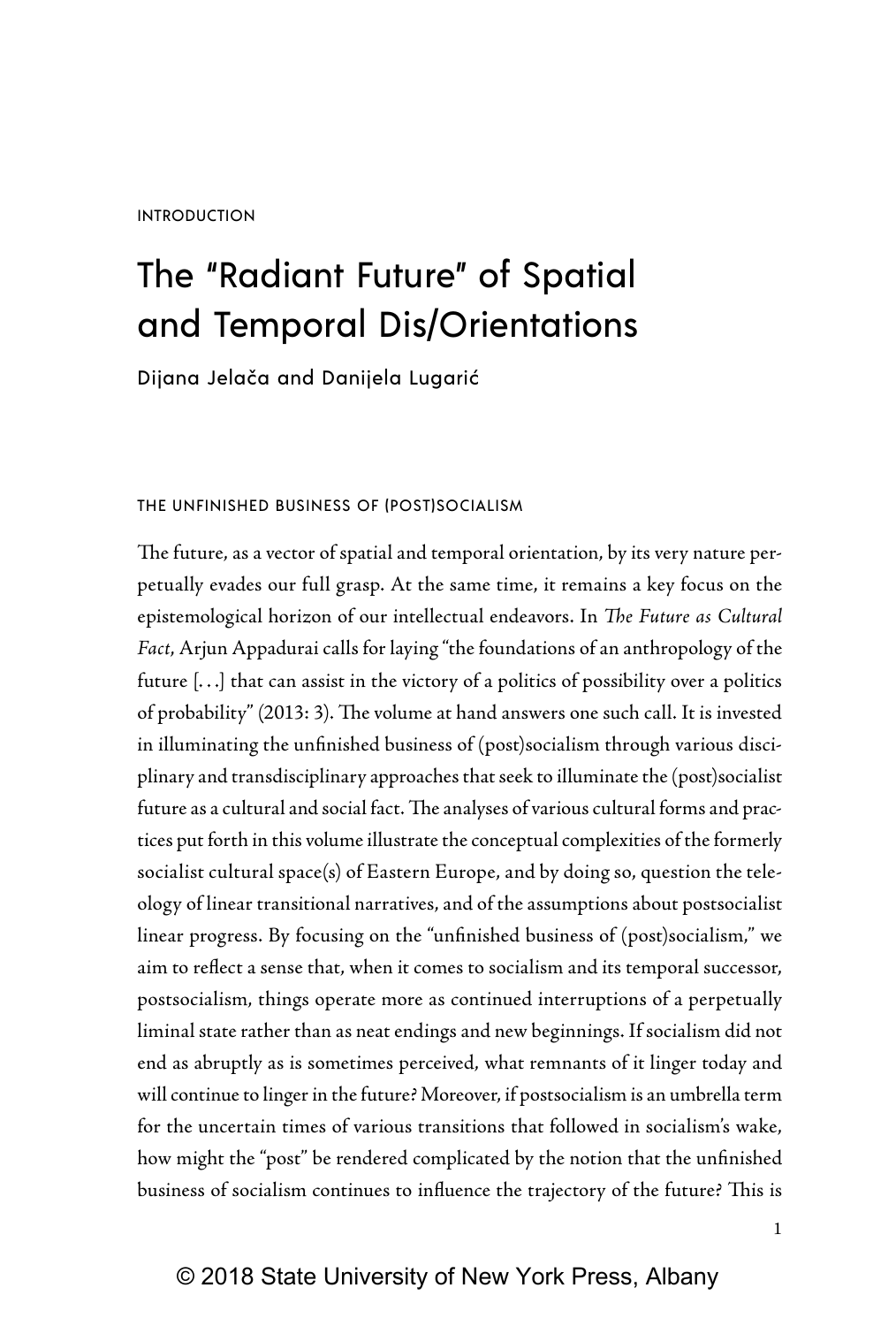why we adopt (post)socialism, as a visual, orthographic reflection of said unfinished business, as well as of the fact that "post" often implies too linear an approach to time, space, meaning, and history. In this introduction, we discuss postsocialism as a three- pronged process: as an unfinished business of perpetual liminality, as radiant future, and as circuits of intimacies.

As always, it is important to distinguish between socialism and communism, which are sometimes used almost interchangeably in scholarly writings. For example, in their influential volume *Post- Communist Nostalgia* (2010), Maria Todorova and Zsuzsa Gille almost exclusively use the term *postcommunism* as a signifier for something that, culturally and historically, could also be deemed postsocialism: thereby, an interchangeability between the two is reiterated. However, in our understanding, there are significant differences between the cultural and political logic implied by these two terms. As Tatjana Jukić has argued, the political project of communism, in contrast to that of socialism, "[F]orms itself around the logic and dynamics of promise: communism promises classless society that will appear when true communism is achieved, and it unfolds itself during the phantom- like time of promise, not during the time of an actual historical realisation. The logic and the dynamic of this time are messianic and not historical" (2011: 50).

In that respect, communism is premised *on* the future and stems *from* the future "which is forever suspended in the spectral time of promising" (Jukić 2013: 152). In 1961, during the Twenty- Second Congress of the Communist Party, Soviet leader Nikita Khrushchev promised that "the current generation of Soviet people *will live* under communism," inadvertently confirming that communism was still not, at that point in time, a lived practice. Rather, it was, and still is, based on the elusive illocutionary act of promise about the future. In Marxist theory, communism is the desired final stage of socialist revolution and the ensuing socialist state—the future of (what comes after) socialism, as it were. Therefore, socialism, rather than communism, was a lived experience for many decades in various countries in the world. In most general terms, we understand socialism to be a social, political, and economic system that includes governmental control over the means of production in the first instance, as well as a top- down management and distribution of social rights and social welfare. However, throughout the pages of this collection, it will become clear that this generalized definition can only begin to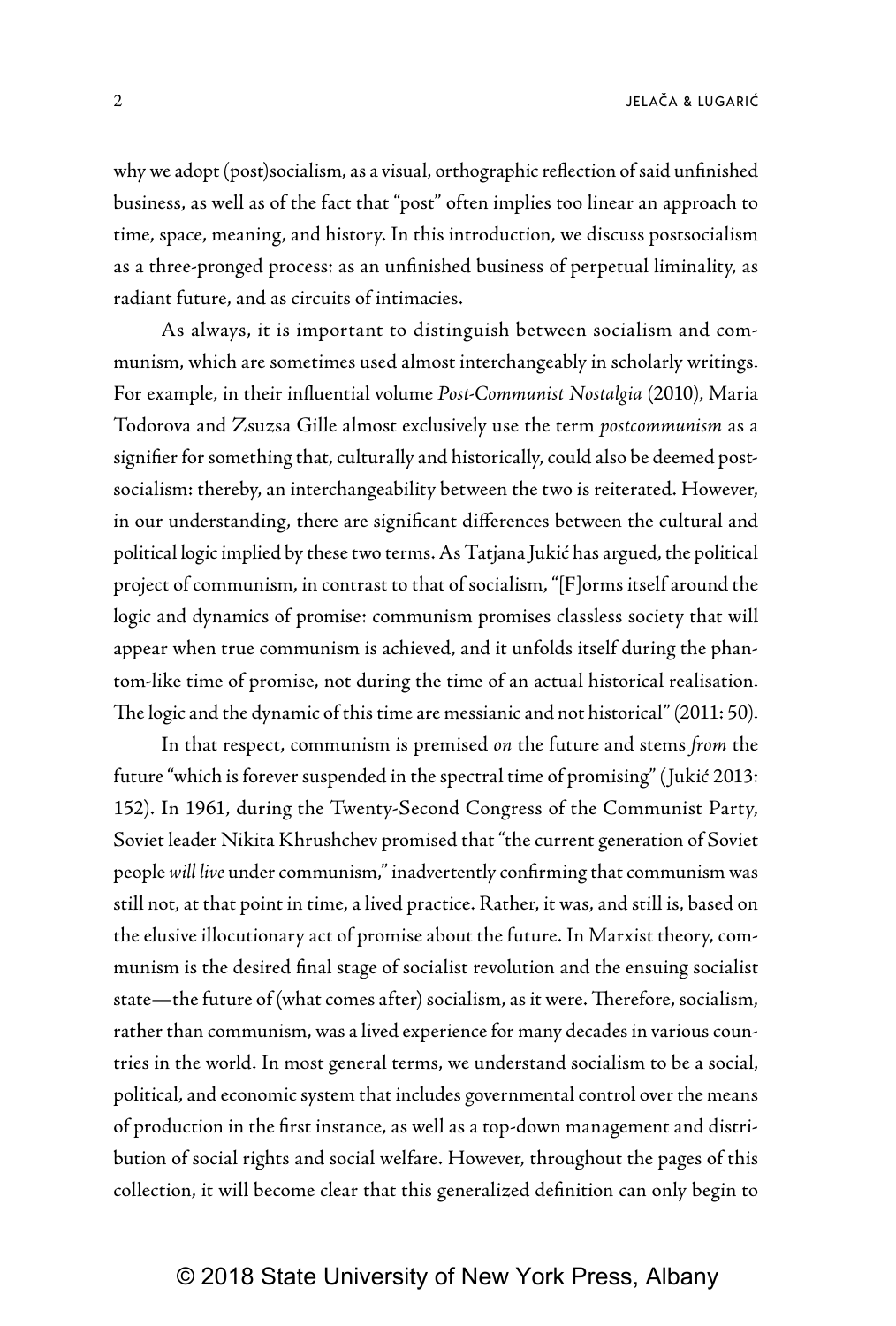scratch the surface of the myriad ways in which socialism and its legacies in postsocialist times manifest themselves.

This volume came out of a symposium, "The Future(s) of Post- Socialism," held at Stony Brook University's Post- Socialism Research Institute in the spring of 2015. As organizers of the symposium, we sought to put in conversation different scholarly disciplines that have tackled the concept of postsocialism through diverse approaches, yet rarely have a chance to meaningfully interact with one another in dialogic ways. Aiming to put the terms "interdisciplinary" and "cross- disciplinary" to good use, we brought together scholars from history, anthropology, sociology, economics, political science, education, linguistics, literature, and cultural studies to engage in dialogues about what (post)socialism is and what its futures may be, as seen from various disciplinary and (as it inevitably turned out) mutually informative perspectives.

The name of the Stony Brook symposium—and likewise, this volume sought to reflect a kind of temporal disorientation: the future of something that is already in the temporality of being "post." The future in the past, or the past in the future. The future of the past, or the past of the future. Or, future and past converging in the present. Indeed, when it comes to postsocialism as a scholarly paradigm (whatever a given disciplinary orientation may be), temporality is one of the concept's defining traits: it is the *time*, in all its historical, economic, political, social, and cultural dimensions, that came after socialism. Yet it does not follow from this that socialism is merely in the past. Quite the contrary, the term *postsocialism* perpetually refers to the unfinished business of socialism. As Stuart Hall (1996) argued in the context of postcolonialism, meanings implied under the umbrella term *post* (such as postcolonialism, postmodernity, posthuman, posthistory, and so on) are by no means self- understandable. Namely, "if post- colonial time is the time *after* colonialism, and colonialism is defined in terms of the binary division between the colonizers and the colonized, why is post- colonial time *also* a time of 'difference'? What sort of 'difference' is this and what are its implications for the forms of politics and for subject formation in this late-modern moment?" (Hall 1996: 242). This probing question suggests that there is no one meaning to the prefix *post*, and particularly not one that implies a clear- cut end of what came before. The general "faultiness" of transitional theories based on the evolutionary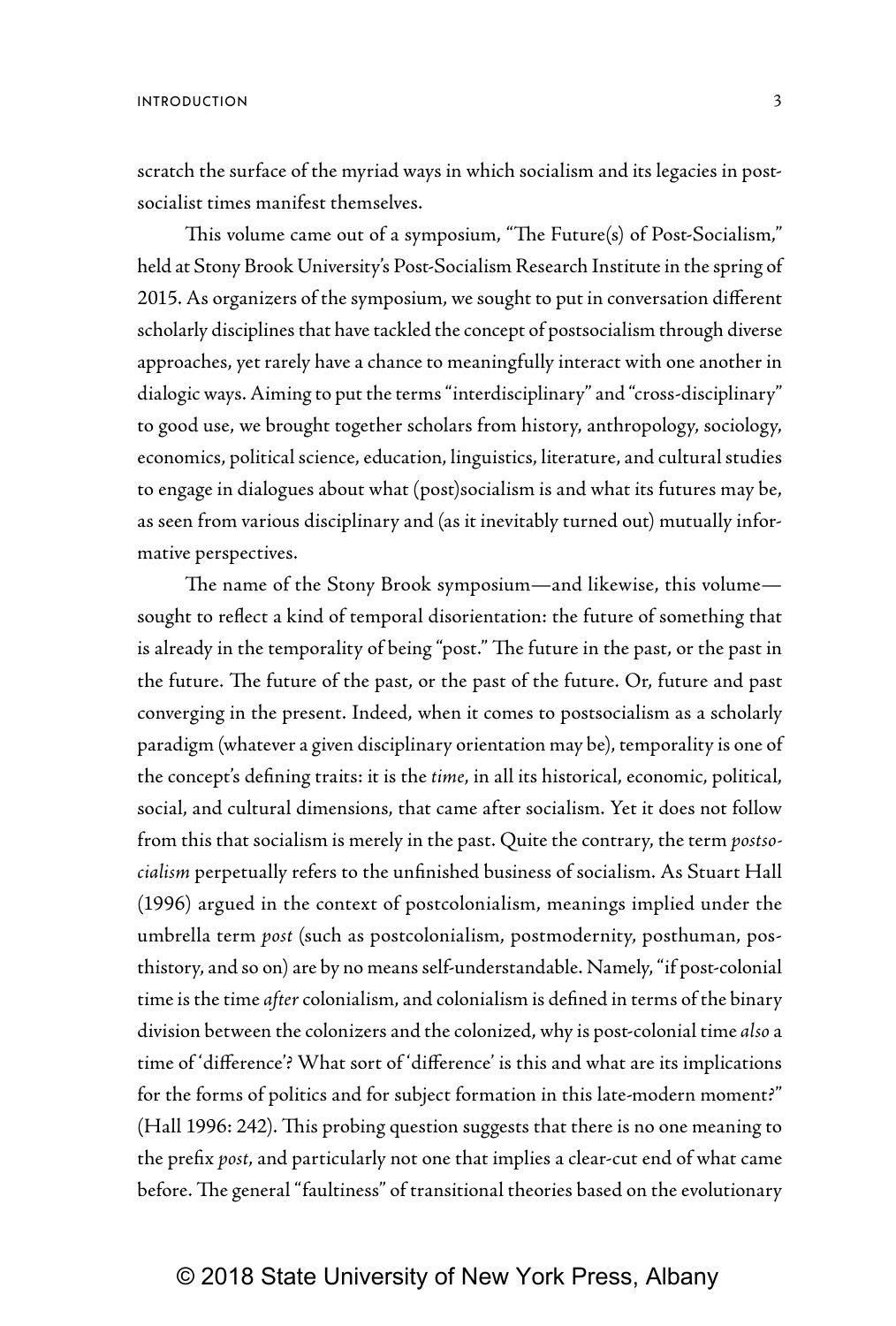model of progress has already been argued by different scholars and from different (inter)disciplinary perspectives.<sup>1</sup> In her essay "Post-Post-Transition Theories: Walking on Multiple Paths" (2008), Manduhai Buyendelgeriyn writes about the necessity to step away from the evolutionary epistemological framework that perceives transition as a "bridge" between socialism and capitalism. By pinpointing the unexpectedness of the ways in which postsocialist cultural practices operate in the actual field of contemporary, market- oriented policies, Buyendelgeriyn calls for a renewal of an intellectual debate on postsocialist matters in the framework of post-posttransitional theories. In the seductive but also highly misleading framework of an epistemological model "that operates on the assumption that all societies are parts of a global developmental continuum based on a free- enterprisedriven global economy" (236), transition might act as a signifier of an evolutionary progress which presupposes that each society will (sooner or later) break with the past and arrive at a predetermined destination—that is, in the pre-given capitalist future. Buyendelgeriyn calls for a reexamining of this transitional concept by exploring postsocialist spaces as spaces of temporal nonlinearity, uncertainty, of dynamic being. She notes that "the enduring nature of the [postsocialist] experiences shows that there is no tangible line between the so- called transition and the so-called expected destination" (237). In relation to the more specific (post)-Soviet context, the links between the two *post*s—postcolonial and postsocialist, or more specifically, post-Soviet—have been examined, for instance, by David Chioni Moore (2001), who asks whether the *post* in postcolonial might be the same *post* in post- Soviet, considering that USSR acted as a colonial power in the region for decades. He concludes that these dilemmas reflect the need to rethink both the paradigms of postcolonial (which he considers to be too Anglo-Saxon–centric) and post- Soviet/postsocialist studies (which are rendered too narrow and too area- studies oriented).

In light of our interventions into the understanding of the *post* in postsocialism and its features, Stuart Hall's simple yet multilayered questions seem to be especially applicable. By challenging the contested spaces and times of postsocialism in various geographical, national, and political contexts, the essays in this volume—each in its own right—illuminate different ways in which the concept of postsocialism operates in contemporary academic discourse.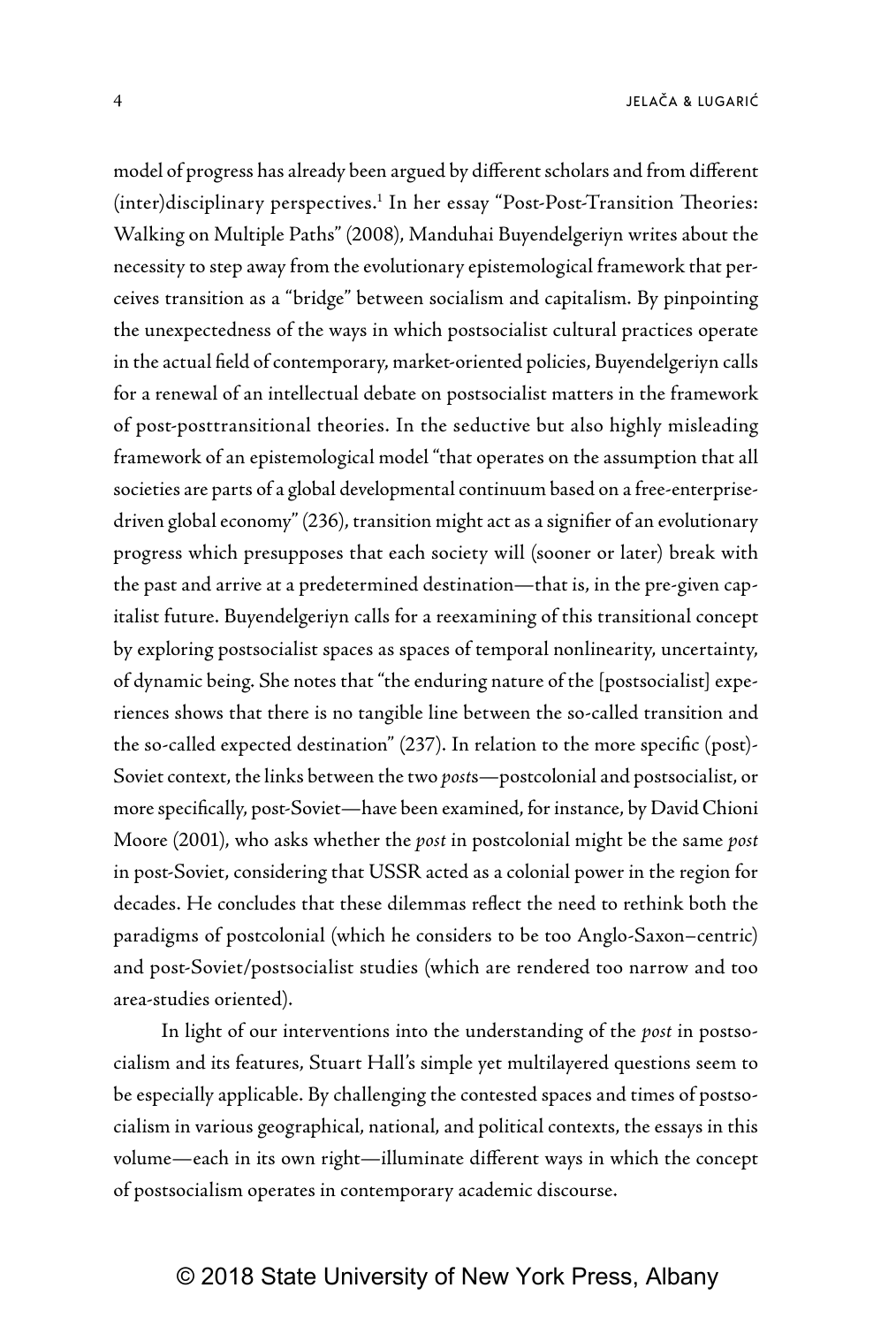Many of the essays exhibit the well- established notion that socialism and its successor, postsocialism, are not political and economic systems exclusively—they are also lived experiences, or what Raymond Williams would call "the lived culture not solely on the level of arts and learning, but also on the level of a whole way of life" (1958: 93). Moreover, what can be detected as a subtext in several essays is an understanding that, after the collapse of the socialist systems in Eastern Europe on the political and economic levels, socialism did not, as a social and cultural phenomenon, suddenly become vacant and replaced with entirely new practices. In many ways, where political and economic systems represented a sudden, often catastrophic break, on the level of everyday life and cultural practices, a sense of perpetual liminality (as a deeply felt, lived paradox) became the underlying condition. Even after it was replaced by transitional democracies and neoliberal capitalist economic systems, socialism and its legacy continued to influence everyday life and cultural production in hybrid ways that reflected its ongoing political and discursive importance. In the various disciplinary frameworks presented in this volume, the *post* in postsocialism therefore by no means implies the past, or something that is definitively terminated or foreclosed; rather, the essays challenge and deconstruct the concept's temporal linearity. For example, in his polemic "The Endless Innovations of the Semiperiphery and the Peculiar Power of Eastern Europe," David Ost revitalizes the concept of the semiperiphery (first introduced in Immanuel Wallerstein's 1976 essay "Semi- Peripheral Countries and the Contemporary World Crisis") as a way to describe how Eastern Europe has operated as a site of innovation that can never be interpreted in local terms, due to the region's marginal position with respect to the political, economic, and cultural powers that be. Semiperiphery implies a lack of possibility of making globally important political choices on one's own terms (thus, "periphery"), but also, that the developments in the region can nevertheless espouse significant influence elsewhere (thus, "semi"). Ost illustrates his point through several notable case studies, from Yugoslav self-management to the East European dissidents' theorizing about civil society in the 1970s and 1980s. Both innovations were subsequently taken up by the more powerful political systems and reinterpreted, decontextualized, and effectively divorced from their original impact and transformative potential. Subsequently, such reinterpreted understandings are integrated back into their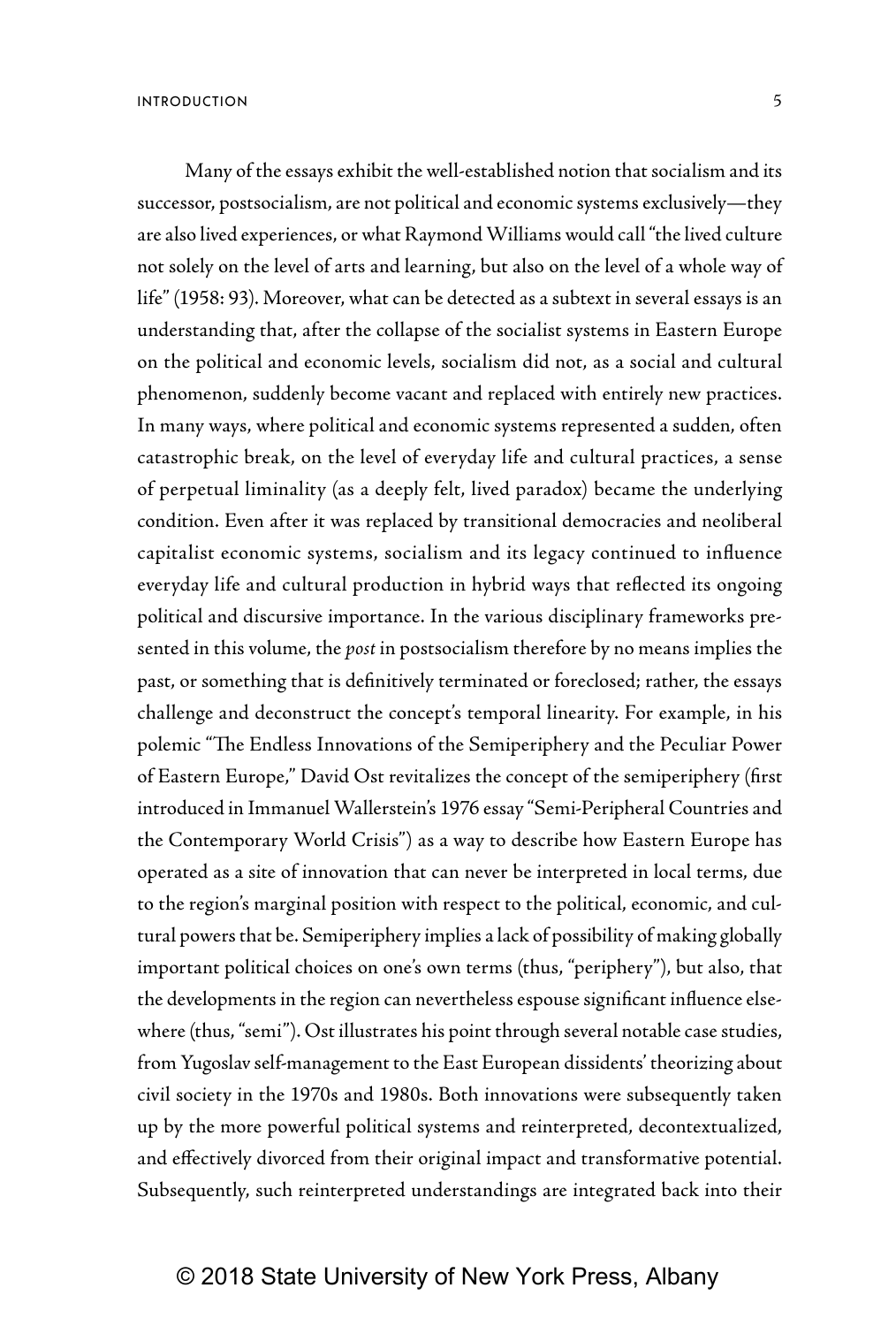6 JELAČA & LUGARIĆ

original semiperipheral contexts, often with severe consequences (which Ost discusses with respect to the NGO- ization of civil society in postsocialist Eastern Europe in particular).

Performatively illustrating Ost's argument about the semiperiphery being the source of low- stakes innovation that may be taken up by the (capitalist) core, David M. Kotz argues in his essay "Socialist Future in Light of Socialist Past and Capitalist Present" that Eastern Europe's former socialist systems present a stillviable economic alternative to the currently dominant neoliberal capitalism. Kotz's analytical point of departure is a rather intriguing claim that complicates the temporal linearity of socialist and capitalist times: he argues that, although replaced by capitalism, socialism still has the potential to resolve the main problems faced by humankind today, and to provide a good life for the world's population. Capitalism, on the other hand, has outlived its ability to bring progress or to meet the needs of the majority. His essay uncovers various positive and negative lessons of socialist system(s), which serve as a way to build an argument for one of his provocative theses: that it was not socialism itself that failed, but quite the contrary, that it was the antisocialist elements that increasingly permeated socialism (such as the accumulation of vertical power in the hands of a small minority) that ultimately caused its failure. In both Ost's and Kotz's essays, the global neoliberal present looms large and conveys a sense of urgency for needing to envision feasible alternatives to the iron grip of peak neoliberalism and the resulting, ever- deepening social precarity rapidly expanding on a mass scale.

By addressing the articulation of Yugoslav socialism in contemporary Croatian literature and culture, Maša Kolanović's essay, "Back to the Future of (Post)Socialism: The Afterlife of Socialism in Post-Yugoslav Cultural Space," shows that the cultural life of socialism during postsocialist times is by no means biased and unambiguous: from denial and nostalgia to a "cabinet of curiosities" (Trifonova 2007), the socialist past appears to be a complex and heterogeneous "repository for feelings."2 In Kolanović's analysis, art in postsocialist cultural frameworks is understood in relation to Rancière's politics of aesthetics (2004), wherein for many post-Yugoslav artists and social activists socialism is not merely in the past, but also (yet again) in the future. In their essay, "In Friction Mode— Contesting the Memory of Socialism in Zagreb's Marshal Tito Square," Sanja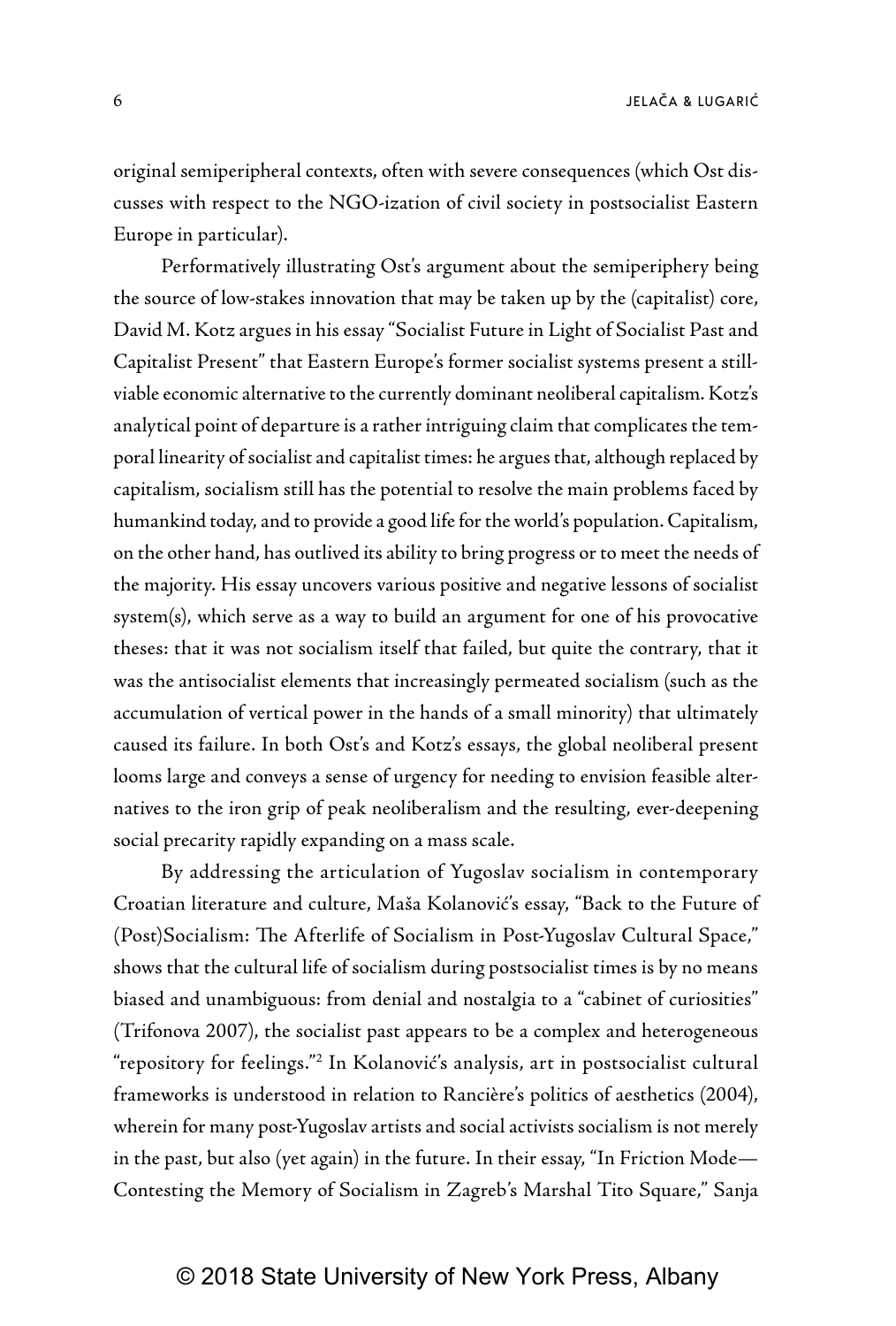Potkonjak and Nevena Škrbić Alempijević focus on the (post) memory of the socialist era (primarily related to the former Yugoslav president Josip Broz Tito), and its ambivalent status in Croatia today. They analyze how materializations and evocations of Tito have been treated in public space since the 1990s, and search for everyday (post)memorial practices unleashed by ambiguous politics of memorialization and uncertainty in general political dealings with the socialist past. In her essay "The Futures of Postsocialist Childhoods: (Re)Imagining the Latvian Child, Nation, and Nature in Educational Literature," Iveta Silova observes childhood as a vast country without a past, but with a present that reaches into the future, thus deconstructing the problematic nature of before/after chronological frameworks in her analysis of educational narratives that construct and constrain the meanings of childhood in (post)Soviet educational spaces. Silova shows how the child, bound to and conditioned by membership and participation in the collectivity, preserved, paradoxically enough, a similar sociocultural position from Soviet to post- Soviet times, which enables us to conclude that, in relation to the discourses of post- Soviet childhood, the post- Soviet time may in many ways also be pre- Soviet.

The need to continue reexamining the notion of socialism and its nonlinear temporality is inscribed within most of the essays in this volume, proving once more the applicability of a popular Russian saying about the future being much more predictable than the past. The specter of socialism—and in particular, its Eastern European iterations—haunted our symposium the same way it has haunted postsocialist fields of inquiry more generally. Indeed, when do we move away from calling a historical period as "post" something that came before it? When we deem that the work of coming to terms with the legacies of what came before has been completed? Or when we conclusively deem that what came before is now historically, culturally, and politically obsolete?

This central question may be framed by co- opting and reframing the title of Katherine Verdery's edited volume *What Was Socialism and What Comes Next?* (1996a), and be posed as follows: what is postsocialism and when does it cease to exist? Indeed, postsocialism is frequently aligned with the term "transition," thus implying its unstable standing as a time that is always in- between, rather than a destination in its own right. As Jelisaveta Blagojević and Jovana Timotijević note in their essay " 'Failing the Metronome': Queer Reading of the Postsocialist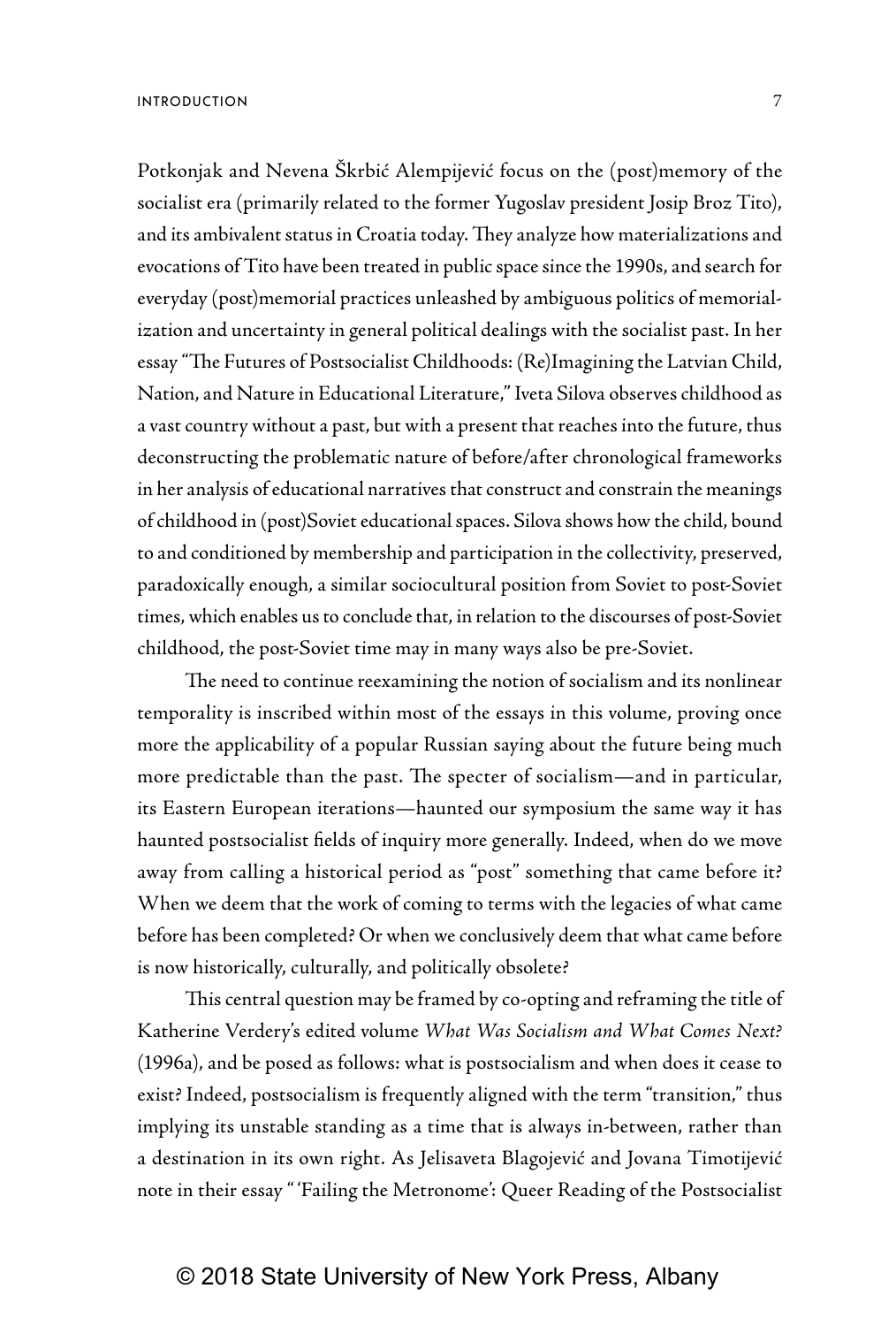Transition," "although the term transition itself is not perceived as ambiguous, it nevertheless contains numerous paradoxes, mostly related to the very idea and the meaning of the concepts of change, transformation and alteration, deeply embedded in its meaning." Their essay casts an innovative light on the term, by examining the postsocialist transition from the perspective of queer and trans\* movements and fluidity.

Indeed, when does the transition end? And moreover, can the transition ever be seen as complete? If social structures are dialectical processes rather than static states of being, then we can argue that there is indeed no end to any transition (which does not imply that there should or could be no end to the social and economic dispossession that the postsocialist economic transition has largely brought on). Rather than an abrupt temporal switch, the transition from socialism to postsocialism has been a long process that, in many ways, is still taking place. Writing in 2008, Stenning and Hörschelmann note that many have indeed called for "the end of post-socialism" (and by implication, the end of transition, or arrival to a "finished" state). They counter that these calls are "premature and misplaced, and that there is an urgent need to center our analytical attention on postsocialism *before it is too late*, and before any notion of post- socialist difference is subsumed, without question, into our broader discussions of capitalism and globalization" (2008: 312).

As noted, many essays in this volume ask us not only to challenge and rethink the concept of postsocialism (or, what should be included and what should be excluded from this disciplinary frame), but also to challenge and rethink what we mean by socialism itself. Was socialism merely the unwanted Other (in relation to capitalism, and to the Western world), or were there—on the level of lived experience—traces of capitalist cultural and social formations always already deeply imbedded in the supposedly autonomous socialist practices? Was socialism ever as homogenous as it is often treated nowadays? In other words, did socialism mean the same to everybody, across different social classes and in different ethnonational chronotopes? As Bridger and Pine elsewhere point out, the answer is a resounding no, since firm "reliance on any ill- defined blanket term obfuscates the range and variations of issues involved" (1998: 3).

Studies of postsocialism have overwhelmingly implied a specific location: Eastern Europe, or the former Eastern Bloc. This centrality has at times elided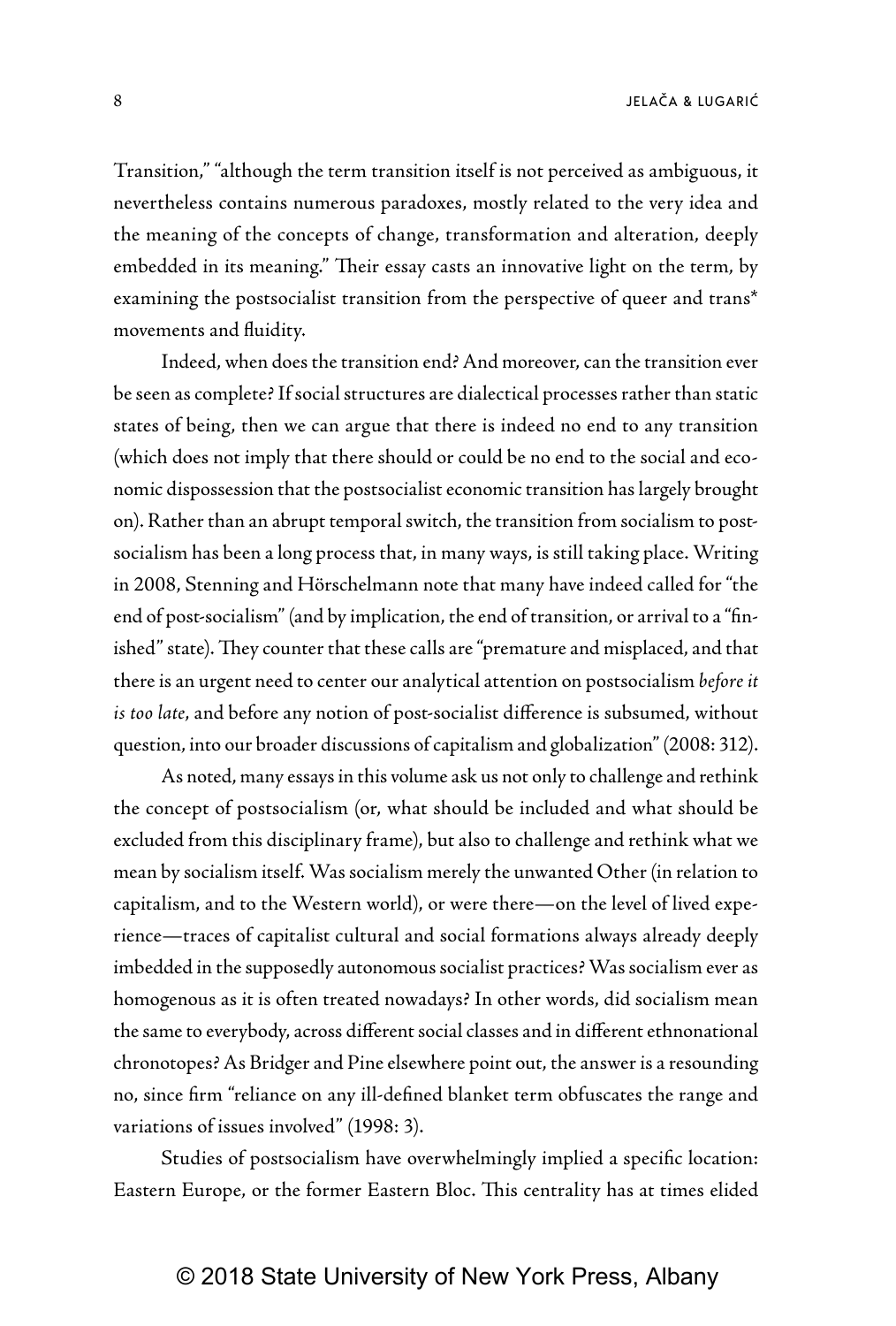two important facts: that Eastern Europe is not the only region transitioning from socialism to a different political and economic system (there is, for instance, Eurasia, as well as China, to name two prominent examples that do not fit the standard focus on Eastern Europe), and second, that even within Eastern Europe, there are critical differences between the kinds of socialism that permeated different societies (Humphrey 2002; Svašek 2006; Silova 2010; Todorova 2010; Kolanović 2013). (Post)socialism, therefore, is not a singular set of experiences, nor a homogenous social structure allocated to a specific place.

Much scholarly work on (post)socialism has indeed been about spaces, both physical and mental (Boym 1994; Verdery 1996b; Crowley and Reid 2002; Smith and Timar 2010). In this volume, entitled "Baku's Soviet *Vnye*: The Post-Soviet Creation of a Soviet (?) Past," Heather DeHaan writes about the city of Baku, where urban space is treated as a social product par excellence. By mapping the post- Soviet paradigm against competing geospatial frameworks, past and present, DeHaan's essay argues that the terms *post- Soviet* or *postsocialist* restrict our understanding of Azerbaijan today. Her essay juxtaposes Soviet experience in Baku against the post- Soviet production of the concept of the "Bakuvian," which speaks not only to the Soviet experience of home, but more importantly to its role in post- Soviet memories of the past. By using Alexei Yurchak's concept of the *vnye* of Soviet life (2006), DeHaan argues that the *bakinets* (within *vnye*, that is, a conceptual space between the inside and outside of the sociopolitical concerns of a system) remain an emotional part of post- Soviet concepts of home. It is "the Soviet" of post- Soviet memory, born of present- day memory of a lost and politically discredited past. In "Putting the 'Public' in Public Goods: Space Wars in a Post-Soviet Dacha Community," Olga Shevchenko asks what happened to the spaces that were built by the Soviet government as models of social and political control, and with dacha communities in Moscow suburbs in particular. By exploring the possibility of approaching the "public" and the "private" by turning them into ethnographic questions (rather than opposing sides in a pre- given binary), Shevchenko shows how places that initially promoted a sense of social and communal homogeneity are nowadays turned into hybrid spaces, where notions of public good serve to promote often controversial private interests. Robert A. Saunders's essay " 'Brand' New States: Postsocialism, the Global Economy of Symbols, and the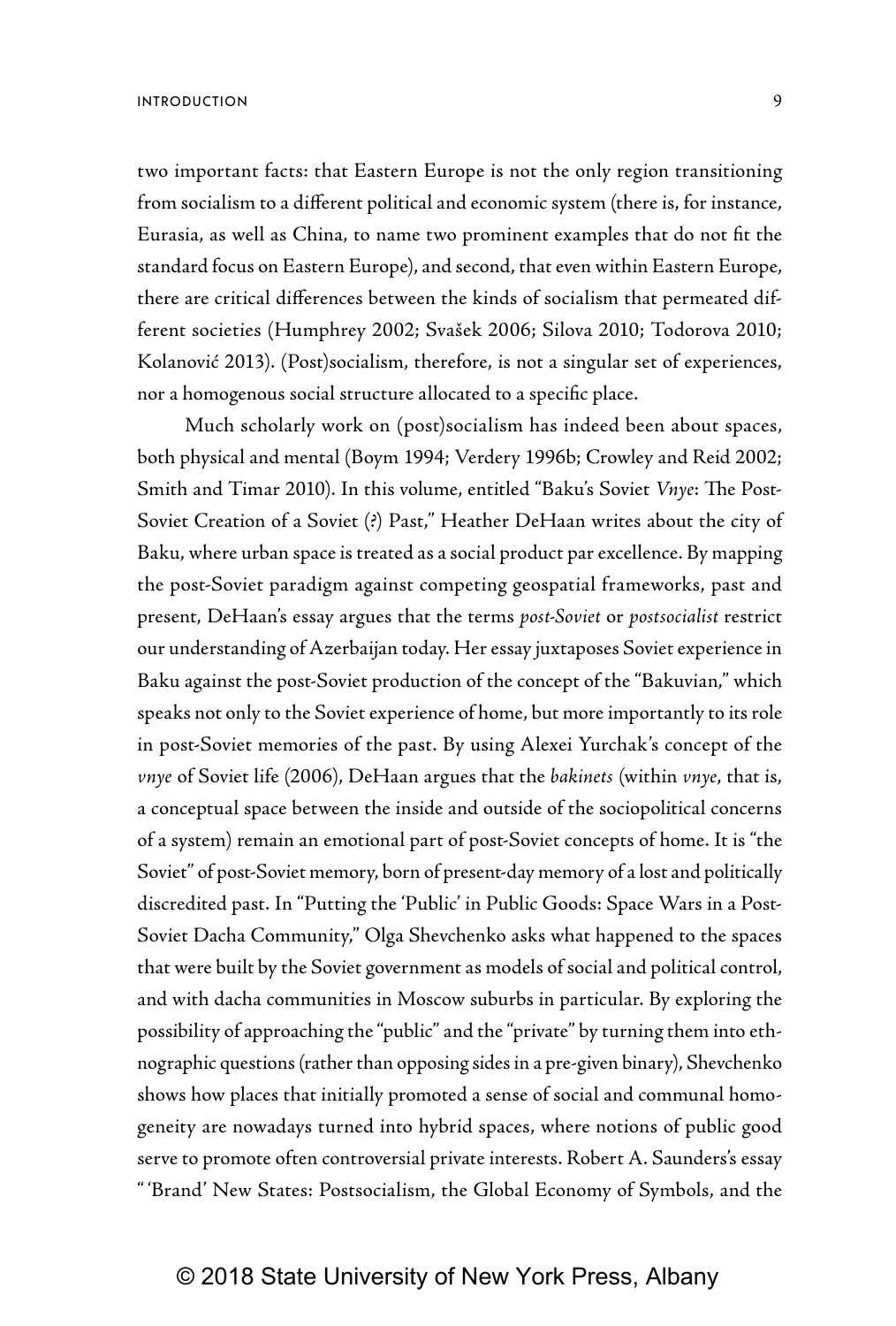Challenges of National Differentiation" focuses on the evolution of the Estonian Branded "Wunderkind" Jüri, and on other practices of nation or state branding in postsocialist Europe and Eurasia, aiming to critically approach the question of why country branding has become so popular across the region. In his analysis, the concept of space is twofold. On one level, it refers to the cultural, political, and social territories of the suddenly sovereign nation states that once belonged to larger socialist federations (USSR, SFRY, CSR). Secondly, it refers to the (mental) spaces of national collectivities and their sense of self. Some of the questions addressed by Saunders's essay are: What is nation branding actually? How do auto- stereotypes (how we see ourselves) and hetero- stereotypes (how others see us) interlace in the process of national branding in postsocialism? Finally, his essay asks what the shift from socialism to postsocialism actually implies when contextualized within these nation branding processes.

The essays in this volume show that, just as it has a challenging and nonlinear relationship to time, postsocialism as a paradigm has to maintain balance within spaces that are often uncertain and shifting, or perpetually in transition—which implies movement rather than standing firmly in place. Postsocialism is as disorienting with respect to space as it is to time. This understanding of postsocialist spaces as a tectonic ground influences not only our scholarship, but our experiences of the places themselves. As will become clear from the essays that follow, postsocialism, as well as socialism—as that which came before but remains an unfinished business—are far from being rendered entirely obsolete, done away with or fully brought to terms in the present. Whether it is through its still-viable economic alternatives to the undisputed rule of neoliberal capitalism, or through the structures of feelings that articulate intimate/public yearning for it, socialism still circulates as a vital aspect of the postsocialist paradigm, and thus its future may be brighter, more radiant even, than it might seem at first.

## REFLECTING A RADIANT FUTURE

By way of inciting further disorientations of given meanings and static notions, we came to the term "radiant future" in reference to tragic loss. When we were in the initial stages of organizing the symposium, one name appeared on all our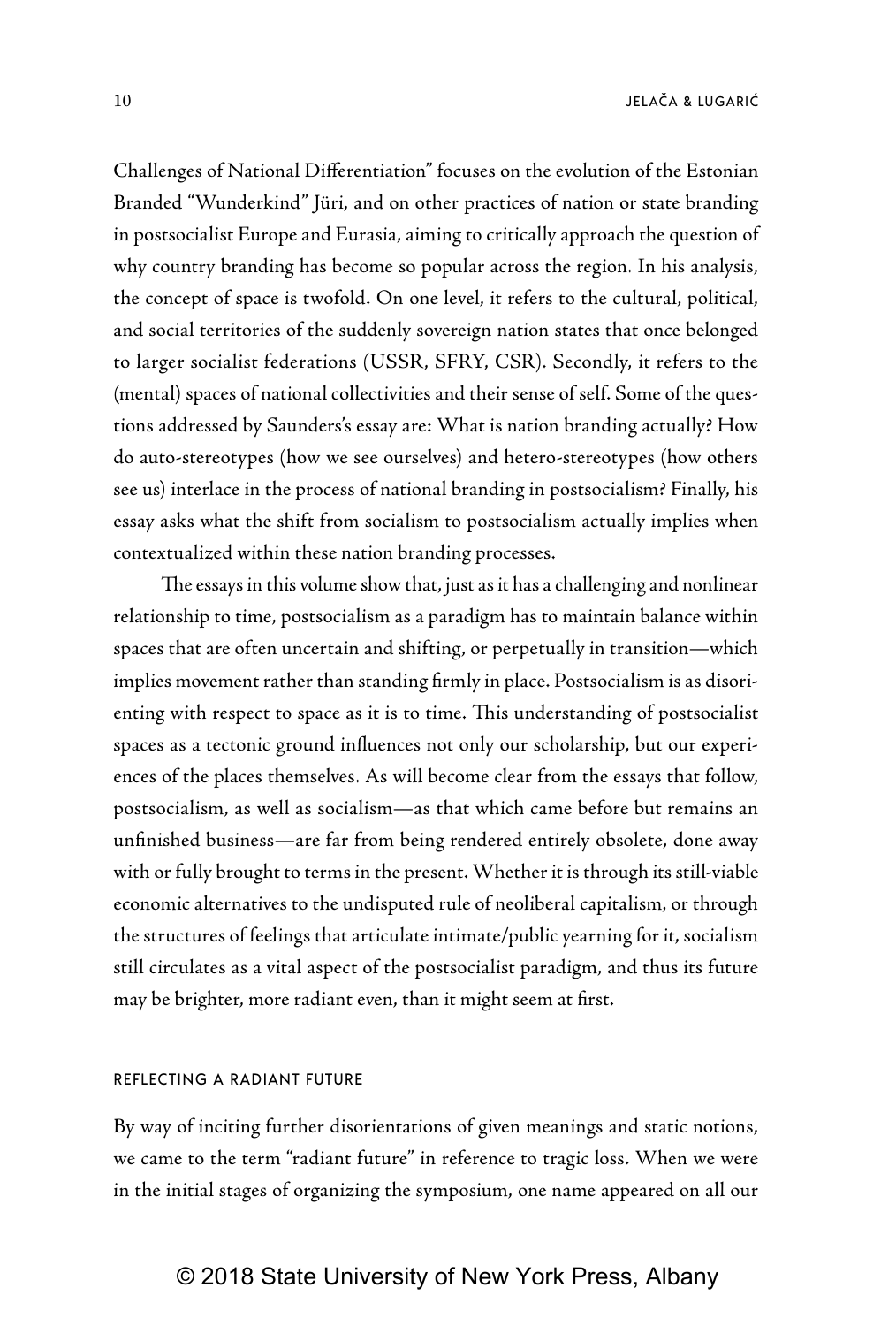independently assembled lists of potential speakers: Svetlana Boym. The name of the entire event, after all, carried an overt reference to her crowning work, *The Future of Nostalgia* (2001), a book that was largely about postsocialist spaces. When we invited Svetlana to the symposium, she graciously declined the offer, citing minor health issues. She also noted that she hoped to join us at some other opportunity in the "radiant future." Less than a year later, news reached us of Svetlana's untimely passing. Even though neither of us had ever met Svetlana in person, her passing felt to us like an intimate loss of someone we knew well. For many of us who are influenced by her work, we think this may be so precisely because she wrote about our collective intimacies, whether they be personal feelings shared among many communities, or communal living spaces. She wrote, in exquisite ways, about things not typically examined in scholarly work: the intricate borders between intimate and public spheres, everyday life, homesickness, diasporic intimacy, domestic trash, the totalitarian lacquer box, the psychopathology of Soviet everyday life, graphomania, false passports, toilets, immigrant souvenirs, fire hydrants, mundane occurrences, ordinariness. In light of her death, her use of the phrase "radiant future" stuck with us as a painful reminder of the inevitability of loss, but also of the need to carry on. Moreover, her humorous use of one of the arguably most misused and abused clichés among Soviet political elites (*svetloe budushchee*) in this rather unconstrained context, reminded us once again of the ironically rotating circuit of history, and of the potentially endless chronological vortex, which is how time is experienced by a large number of people who irretrievably lost something (people they loved, home, language, culture, identity, livelihood) during the (sometimes far from radiant) transitional experiences of (post)socialism. This book is, therefore, dedicated to Svetlana Boym, and is, in profoundly complicated and ironic ways, about the paradoxes of the "radiant future" she spoke about. She has left us with the gift of her work that will continue to inspire many.

With respect to the volume at hand and how it came to be, Svetlana has left us with the gift of a witty appropriation of the phrase that may be applied as a powerful metaphor for the future of (post)socialism itself. Separated from the political and ideological implications of the (Soviet) socialist past, the verb "to radiate" means to emit energy in the form of rays or waves. This may be precisely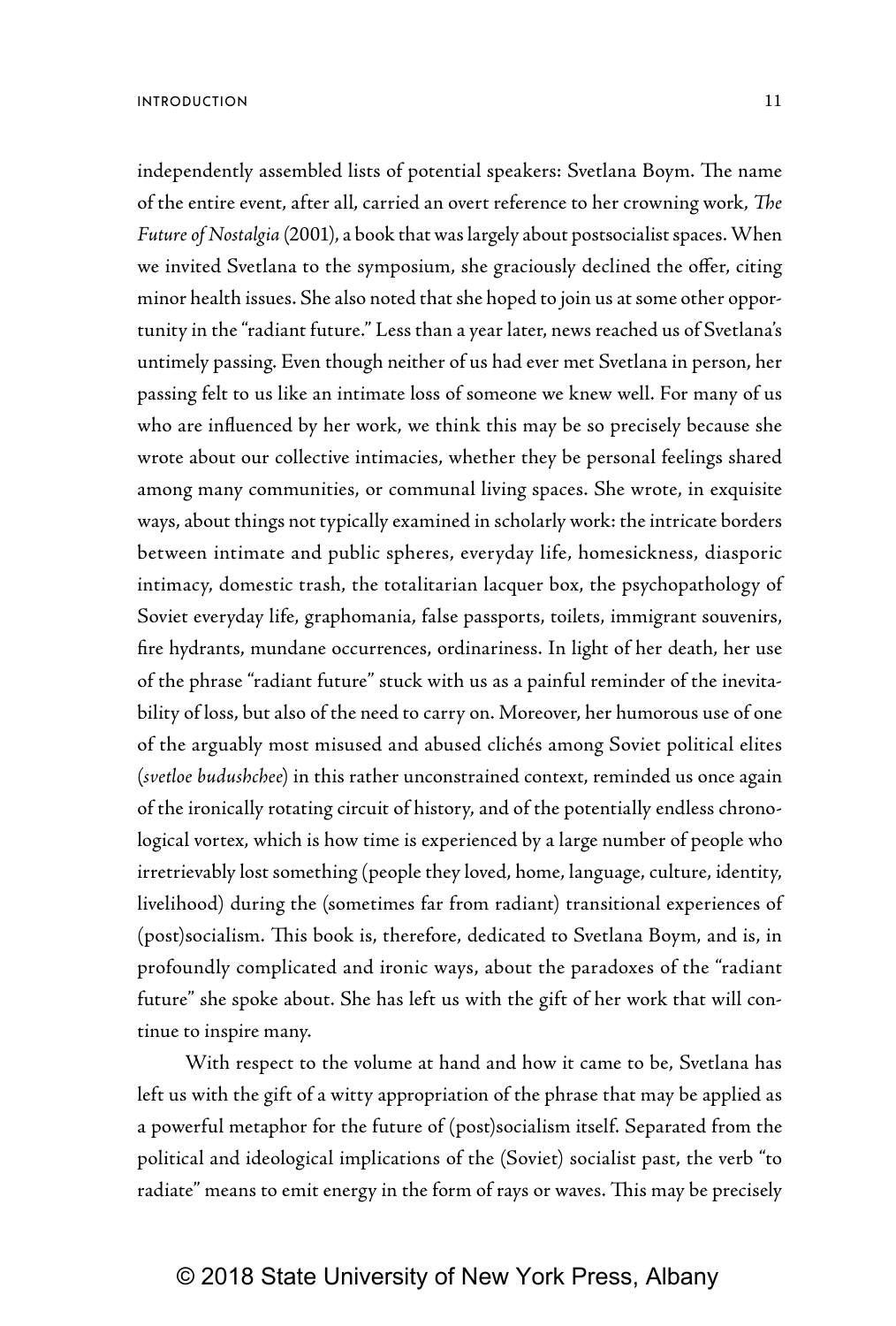how the elusiveness of the term (post)socialism could be approached and better understood. If we see it as dynamically "radiating" rather than simply and statically "being," (post)socialism may be better understood as that which is always simultaneously moving in many directions (including the directions that break down the temporal boundaries between past, present, and future, as well as between Self and Other)—(post)socialism appears to radiate in waves rather than through a stable and continuous presence. These waves are sometimes felt strongly and at other times seem to entirely subside. What may be the future of such radiant elusiveness? And how do we write about it without succumbing to the desire to freeze it in time and space to get a clearer look? Could it be that (post)socialism, similarly to postcolonialism in Stuart Hall's analysis, does not refer to the strict chronology of evolutionary historical development from pre- to post- , but, instead, to the point of rupture *between* the two epistemes in intellectual history (1996: 243)?

#### THE CIRCUITS OF INTIMACY

For a quarter of a century now, postsocialism has been approached through many academic and scholarly frameworks that have balanced these various time/space convergences mentioned above, $^3$  some keen on freezing the moment to get a clearer look,<sup>4</sup> others, like Boym herself, preferring to balance the uncertainties and frustrations of blurry vision. In the limited space of this introduction, we cannot give due diligence to all these (trans)disciplinary approaches. But we wish to call attention to the circuits of the space-time relationship that, although central, often go unremarked in the studies of postsocialism.

For the two of us, as is the case for many others, (post)socialism is a lived experience and an intimate structure of feelings as much as it is a time of economic, political, and cultural transition of the regions formerly designated as socialist. In fact, economic, political, and cultural aspects of (post)socialism are, for us, deeply intertwined with our intimate feelings, so much so that the two cannot be entirely extricated from one another. To wit, we thought it fitting to share here the personal story of our encounter. We were both born in the period of late socialism in what was then Yugoslavia, on the eve of the Yugoslav lifetime president Tito's death. Our childhoods were lived, separate yet connected, in the final years of Yugoslavia's existence, and subsequently went up in the flames of war that tore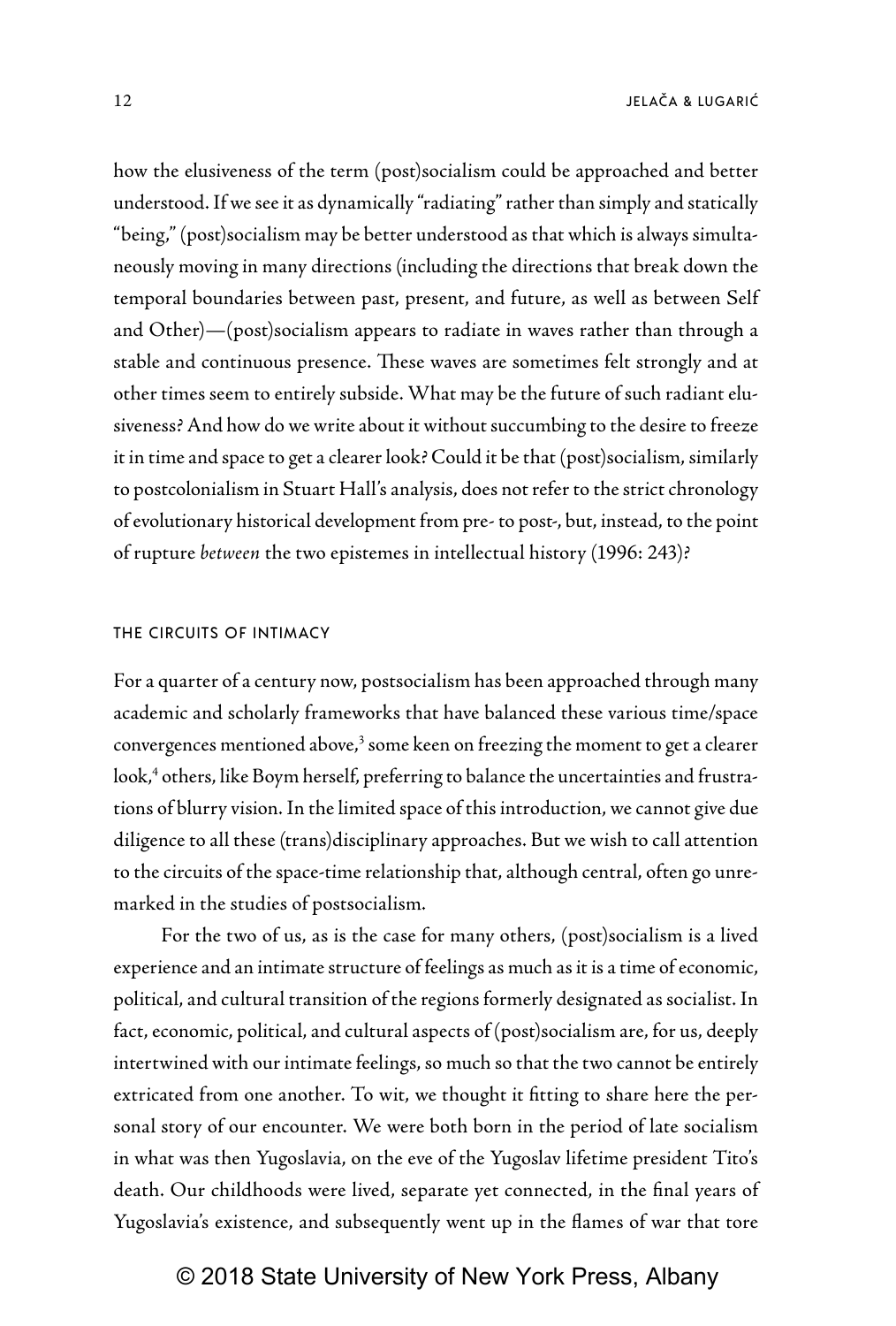our birth country apart. Since we were born in a country that no longer exists, our (post)socialist existence is—as is the case for many postsocialist spaces—by default an exilic, diasporic space, even if we remained in the exact same physical spot (an illustration of the point made above, that standing firm in a single location, one still experiences curious spatial shifts in postsocialism). Despite these similar trajectories of our early lives, we first met as adults, in another (post)socialist space (which, coincidentally, happens to be Svetlana Boym's hometown): St. Petersburg, Russia. There we discovered that not only did we grow up in the same city (Zagreb, Croatia), but that we share the same birth year (1979) and were born weeks apart in the same hospital (Zajčeva). Surely many others share these birth coincidences with us (including, it so happens, Maša Kolanović, one of the contributors in this volume), but meeting each other in St. Petersburg in 2006, we felt that these were more than mere chance occurrences. Rather, they became a way in which we could rediscover our lost childhoods through one another. Our parallel-yet-separate early lives diverged, it turned out, when the war started, because of our different ethnic backgrounds, only to converge again fifteen years later through a chance encounter in post-Soviet Russia. When we met in 2006, we each got a chance to discover something new about our separate- yet- connected intimate histories: one of us discovered a person she may have been had she stayed in her hometown; the other discovered a person she may have been had she left. We mirrored one another in ways that felt instantly familiar. As the cliché goes, it was the beginning of a beautiful friendship. But to be precise, it *felt* like a continuation more than a (new) beginning, since our socialist childhoods were so similar that we did not need to *really* get to know one another, and rather felt that we simply picked up where we had unknowingly left off back in 1991. Here again we complicate the linearity of temporal frames, the cloudiness of what is real, and what are solely our (futuristic) projections, through intimate feelings, and through the story of our (post)socialist personal encounter, because the past was discovered anew in the present, the present reformulated our intimate past, and the future of our continued encounters and collaborations radiated through all of it. (Post)socialism as an intimate lived experience, as well as a scholarly paradigm, radiates in waves that complicate temporal linearity and spatial homogeneity.

This book is, therefore, simultaneously about the past, the present, and the future, as well as about the nonlinear radiance between them. While separate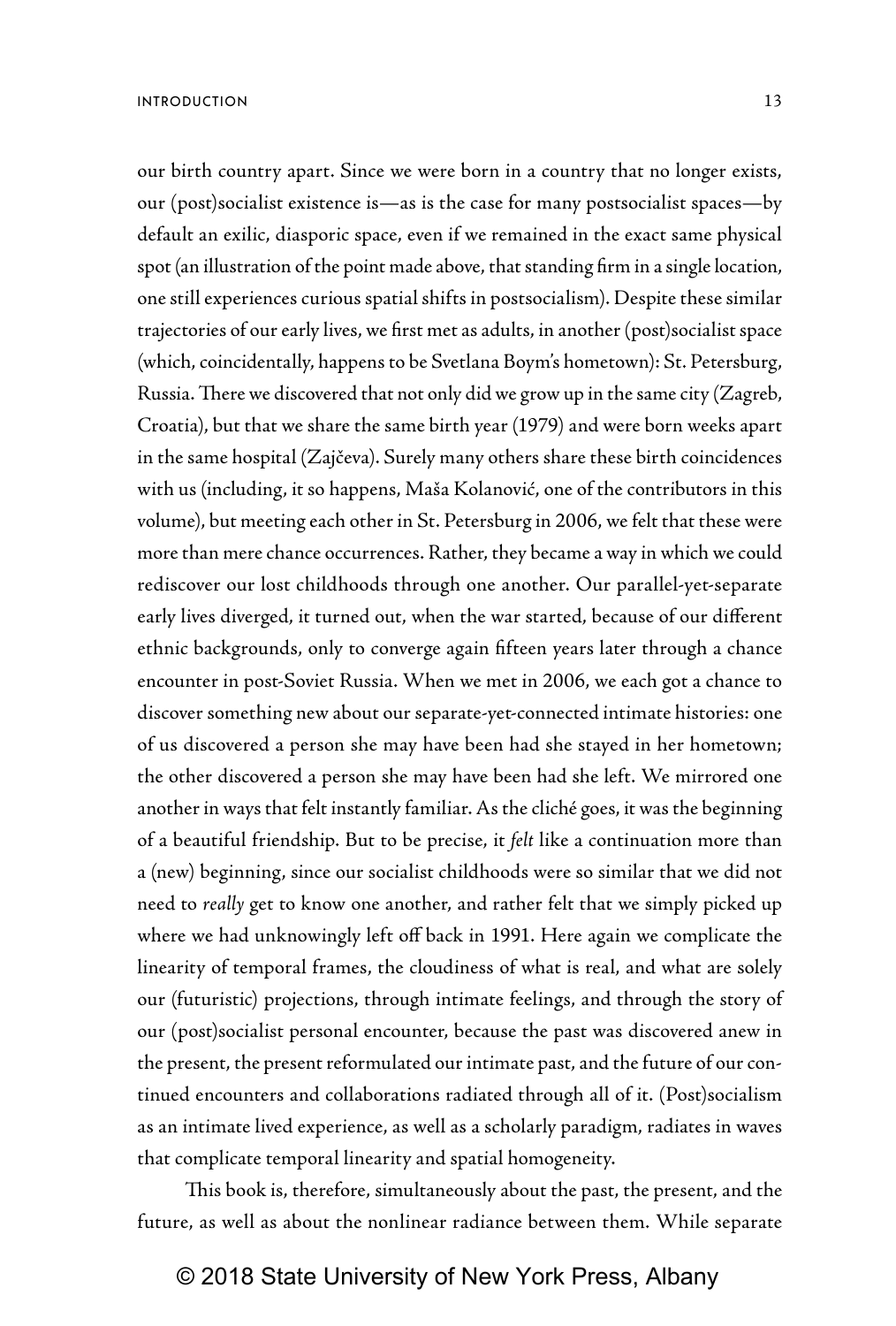essays in this volume may nominally address only one of the three temporal frames, each essay is meant to be in conversation with the others, which touch on other temporal dynamics and (trans)disciplinary analytics. And while each essay in this volume stands firmly on its own, it is the spaces of both overlap and discord between them that offer most insight about the radiant future of (post)socialism, or the future of (post)socialist radiance. Most likely both.

#### ACKNOWLEDGMENTS

Danijela Lugarić's part of research for this essay, and during editing process, was supported by funding from the Croatian Science Foundation (project no. 6077, "Neomythologism in the Culture of the 20th and 21st Century").

#### NOTES

1. For earlier accounts on the subject see, for instance, Burawoy and Verdery's edited volume *Uncertain Transition*, 1999. See also D. Berdhal, M. Bunzl, and M. Lampland, eds., *Altering States: Ethnographies of Transition in Eastern Europe and the Former Soviet Union* (Ann Arbor: University of Michigan Press, 2000); L. Kürti, and P. Skalník, eds., *Postsocialist Europe: Anthropological Perspectives from Home* (New York: Berghahn Books, 2009); J. Kubik and A. Linch, *Postcommunism from Within: Social Justice, Mobilization, and Hegemony* (New York: New York University Press, 2013).

2. See also Maruška Svašek's edited volume *Postsocialism. Politics and Emotions in Central and Eastern Europe* (2006).

3. See, for example, N. Tumarkin, *Lenin Lives! The Lenin Cult in Soviet Russia* (Cambridge, MA: Harvard University Press, 1996); K. Verdery, *What Was Socialism, and What Comes Next?* (Princeton, NJ: Princeton University Press, 1996); K. Verdery, *The Political Lives of Dead Bodies: Reburial and Postsocialist Change* (New York: Columbia University Press, 1999); C. M. Hann, ed., *Postsocialism: Ideals, Ideologies and Practices in Eurasia* (New York: Routledge, 2002); Sh. Chari and K. Verdery, "Thinking between the Posts: Postcolonialism, Postsocialism, and Ethnography after the Cold War," *Comparative Studies in Society and History* 51, no. 1 (2009): 6–34; N. Tulbure, "Introduction to Special Issue: Global Socialisms and Postsocialisms," *Anthropology of East Europe Review* 27, no. 2 (2009): 2–18; I. Silova, ed., *Post- Socialism Is Not Dead: (Re)Reading*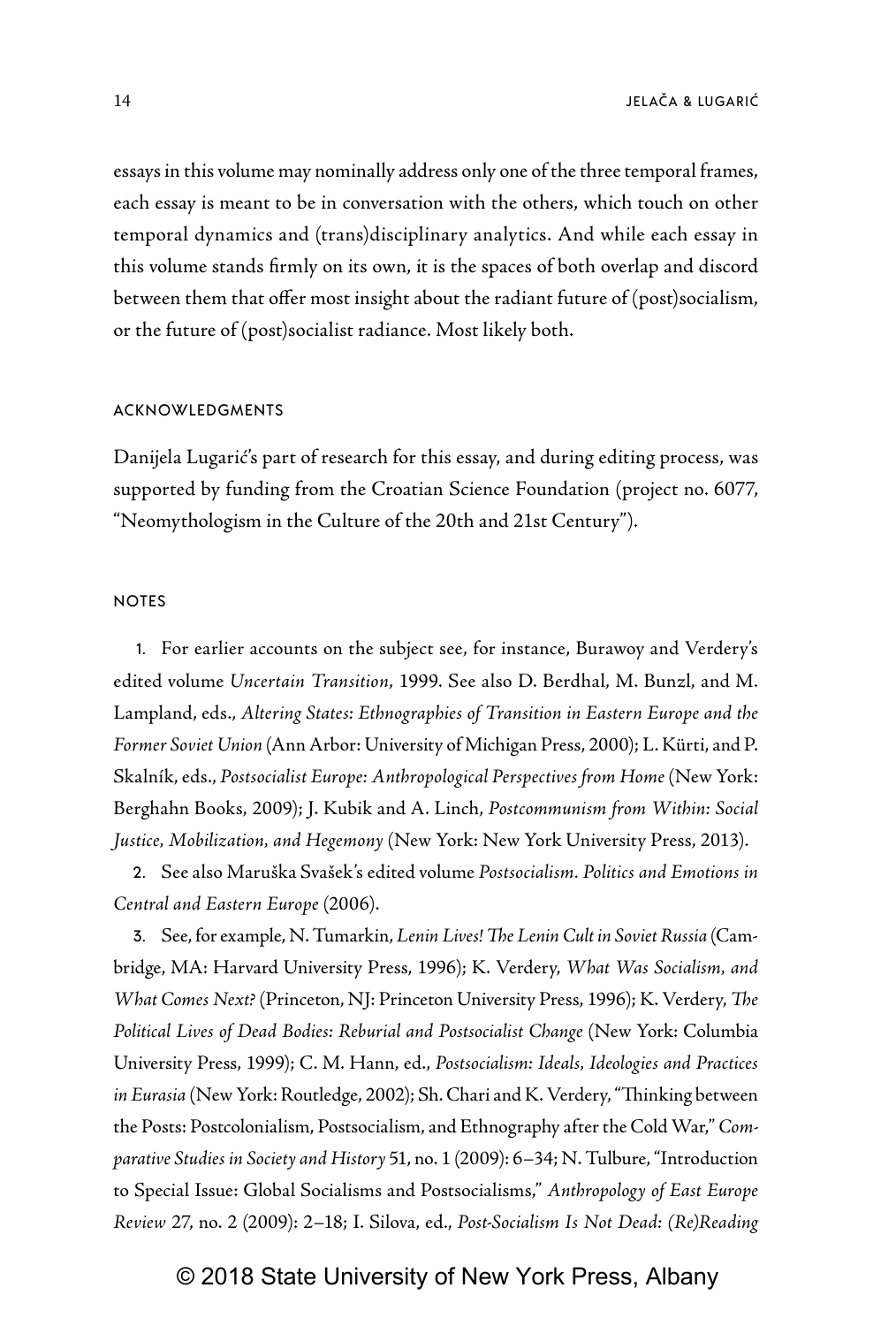#### **INTRODUCTION** 15

*the Global in Comparative Education* (2010); M. Todorova, *Remembering Communism: Genres of Representation* (New York: Columbia University Press, 2010); H. Cervinkova, "Postcolonialism, Postsocialism and the Anthropology of East- Central Europe," *Journal of Postcolonial Writing* 48, no. 2 (2012): 155–63; M. Kolanović, ed. *Komparativni postsocijalizam. Slavenska iskustva*. (Zagreb: Zagrebačka slavistička škola, 2013).

4. See, for example, K. Verdery, *The Vanishing Hectare: Property and Value in Postsocialist Transsylvania* (Ithaca, NY: Cornell University Press, 2013); Z. Gille, *From the Cult of Waste to the Trash Heap of History: The Politics of Waste in Socialist and Postsocialist Hungary* (Bloomington: Indiana University Press, 2007); X. Zhang, *Postsocialism and Cultural Politics: China in the Last Decade of the Twentieth Century* (Durham, NC: Duke University Press, 2008; O. Schevchenko, *Crisis and the Everyday in Postsocialist Moscow* (Bloomington: Indiana University Press, 2009); B. Luthar and M. Pušnik, eds., *Remembering Utopia: The Culture of Everyday Life in Socialist Yugoslavia* (Washington, DC: New Academia Publishing, 2010); S. Horvat and I. Štiks, eds., *Welcome to the Desert of Post- Socialism: Radical Politics After Yugoslavia* (New York: Verso, 2015); S. Jensen, *Yearnings in the Meantime. "Normal Lives" and the State in a Sarajevo Apartment Complex* (New York: Berghahn Books, 2014).

#### **REFERENCES**

- Boym, S. *Common Places: Mythologies of Everyday Life in Russia*. Cambridge, MA: Harvard University Press, 1994.
- Boym, S. *The Future of Nostalgia*. New York: Basic Books, 2001.
- Bridger, S., and F. Pine. *Surviving Post- Socialism: Local Strategies and Regional Responses in Eastern Europe and the Former Soviet Union*. New York: Routledge,1998.
- Burawoy, M., and K. Verdery. *Uncertain Transition: Ethnographies of Change in the Postsocialist World*. Lanham, MD: Rowman & Littlefield Publishers, 1999.
- Buyandelgeriyn, M. "Post-Post-Transition Theories: Walking on Multiple Paths." *Annual Review of Anthropology* 37 (2008): 235–50.
- Crowley, D., and S. E. Reid, eds. *Socialist Spaces: Sites of Everyday Life in the Eastern Bloc*. Oxford, UK: Berg, 2002.
- Hall, S. "When Was 'the Post- Colonial'? Thinking at the Limit." In *The Post-Colonial Question*, edited by I. Chambers, and L. Curti, 242–59. London: Routledge, 1996.